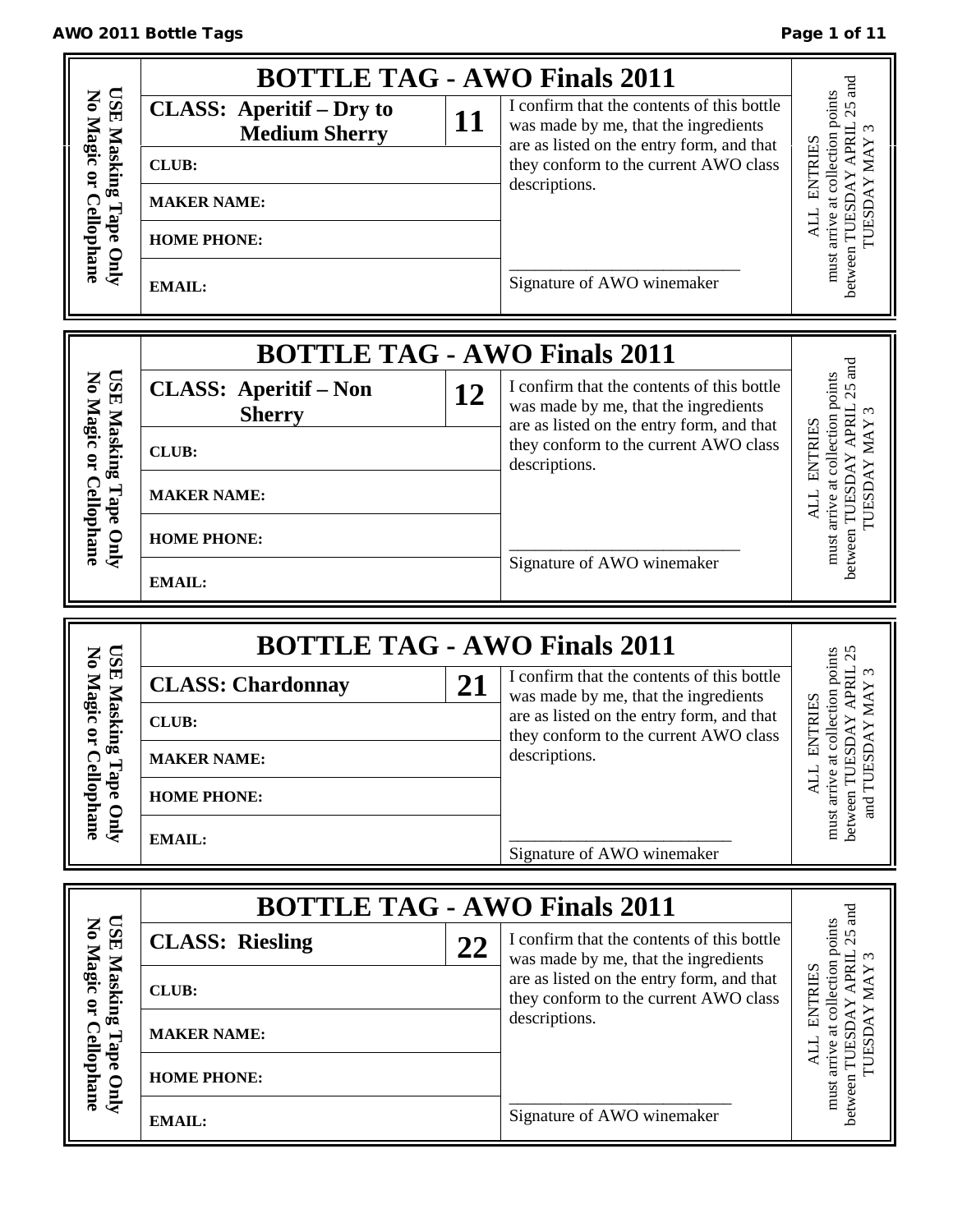|                                                              | <b>BOTTLE TAG - AWO Finals 2011</b>                                                                                                      |    |                                                                                                                                                                                                                         |                                                                                                               |
|--------------------------------------------------------------|------------------------------------------------------------------------------------------------------------------------------------------|----|-------------------------------------------------------------------------------------------------------------------------------------------------------------------------------------------------------------------------|---------------------------------------------------------------------------------------------------------------|
| <b>USE</b><br>No Magic or<br>Masking Tape Only<br>Cellophane | <b>CLASS: White Non Vinifera</b><br>(Formerly White Hybrid)<br><b>CLUB:</b><br><b>MAKER NAME:</b><br><b>HOME PHONE:</b><br><b>EMAIL:</b> | 23 | I confirm that the contents of this bottle<br>was made by me, that the ingredients<br>are as listed on the entry form, and that<br>they conform to the current AWO class<br>descriptions.<br>Signature of AWO winemaker | $25$ and<br>must arrive at collection points<br>between TUESDAY APRIL<br><b>ENTRIES</b><br>TUESDAY MAY<br>ALL |
|                                                              |                                                                                                                                          |    |                                                                                                                                                                                                                         |                                                                                                               |
|                                                              | <b>BOTTLE TAG - AWO Finals 2011</b>                                                                                                      |    |                                                                                                                                                                                                                         |                                                                                                               |
|                                                              | <b>CLASS: Gewurztraminer</b>                                                                                                             | 24 | I confirm that the contents of this bottle<br>was made by me, that the ingredients                                                                                                                                      | $25$ and                                                                                                      |
| <b>USE Masking</b><br>No Magic or                            | <b>CLUB:</b>                                                                                                                             |    | are as listed on the entry form, and that<br>they conform to the current AWO class                                                                                                                                      | must arrive at collection points<br>between TUESDAY APRIL<br><b>ENTRIES</b><br><b>IUESDAY MAY</b>             |
| <b>Cellophane</b><br>Tape Only                               | <b>MAKER NAME:</b>                                                                                                                       |    | descriptions.                                                                                                                                                                                                           |                                                                                                               |
|                                                              | <b>HOME PHONE:</b>                                                                                                                       |    |                                                                                                                                                                                                                         |                                                                                                               |
|                                                              | <b>EMAIL:</b>                                                                                                                            |    | Signature of AWO winemaker                                                                                                                                                                                              |                                                                                                               |
|                                                              |                                                                                                                                          |    |                                                                                                                                                                                                                         |                                                                                                               |
|                                                              |                                                                                                                                          |    |                                                                                                                                                                                                                         |                                                                                                               |
|                                                              | <b>BOTTLE TAG - AWO Finals 2011</b>                                                                                                      |    | I confirm that the contents of this bottle                                                                                                                                                                              | $\infty$                                                                                                      |
|                                                              | <b>CLASS: Other White</b><br><b>CLUB:</b>                                                                                                | 25 | was made by me, that the ingredients<br>are as listed on the entry form, and that                                                                                                                                       |                                                                                                               |
| <b>USE Masking</b><br>No Magic or                            | <b>MAKER NAME:</b>                                                                                                                       |    | they conform to the current AWO class<br>descriptions.                                                                                                                                                                  | <b>ZAN NAY</b><br><b>ENTRIES</b>                                                                              |
|                                                              | <b>HOME PHONE:</b>                                                                                                                       |    |                                                                                                                                                                                                                         | TTK                                                                                                           |
| <b>Cellophane</b><br>Tape Only                               | <b>EMAIL:</b>                                                                                                                            |    |                                                                                                                                                                                                                         | between TUESDAY APRIL 25<br>must arrive at collection points<br>and TUES                                      |
|                                                              |                                                                                                                                          |    | Signature of AWO winemaker                                                                                                                                                                                              |                                                                                                               |
|                                                              | <b>BOTTLE TAG - AWO Finals 2011</b>                                                                                                      |    |                                                                                                                                                                                                                         | and                                                                                                           |
| <b>TSE</b>                                                   | <b>CLASS: White Blend</b>                                                                                                                | 26 | I confirm that the contents of this bottle<br>was made by me, that the ingredients                                                                                                                                      | $\epsilon$                                                                                                    |
|                                                              | <b>CLUB:</b>                                                                                                                             |    | are as listed on the entry form, and that<br>they conform to the current AWO class                                                                                                                                      |                                                                                                               |
| No Magic or                                                  | <b>MAKER NAME:</b>                                                                                                                       |    | descriptions.                                                                                                                                                                                                           | <b>ENTRIES</b>                                                                                                |
| Masking Tape Only<br><b>Cellophane</b>                       | <b>HOME PHONE:</b>                                                                                                                       |    |                                                                                                                                                                                                                         | must arrive at collection points<br>between TUESDAY APRIL 25<br>TUESDAY MAY<br>ALL                            |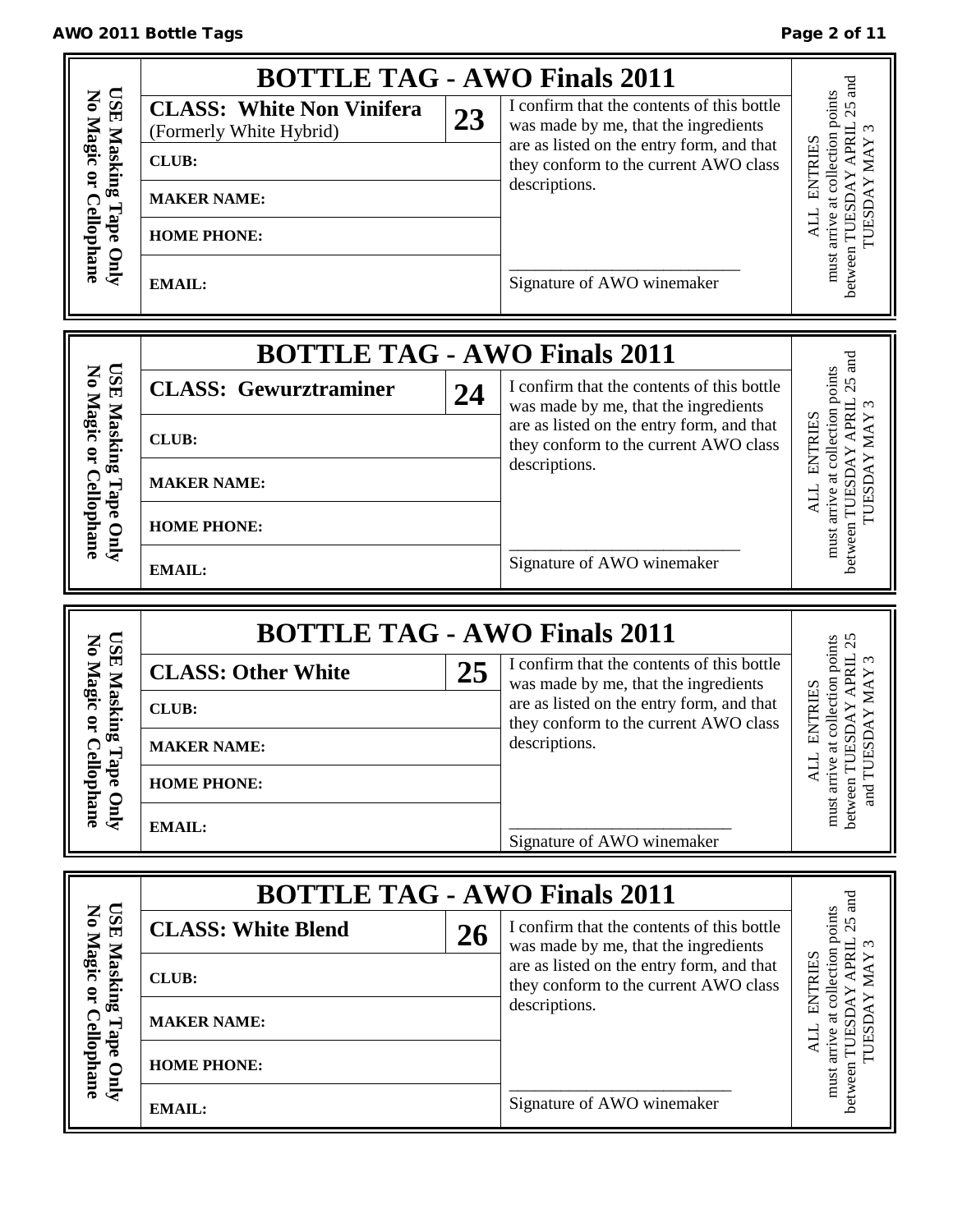|                                                  | <b>BOTTLE TAG - AWO Finals 2011</b>                                |    |                                                                                                                                 |                                                                                                                 |
|--------------------------------------------------|--------------------------------------------------------------------|----|---------------------------------------------------------------------------------------------------------------------------------|-----------------------------------------------------------------------------------------------------------------|
|                                                  | <b>CLASS: Rosé / Blush</b>                                         | 31 | I confirm that the contents of this bottle                                                                                      | $25$ and                                                                                                        |
|                                                  | <b>CLUB:</b>                                                       |    | was made by me, that the ingredients<br>are as listed on the entry form, and that                                               | must arrive at collection points<br>between TUESDAY APRIL<br>$\omega$<br><b>ENTRIES</b><br>TUESDAY MAY          |
|                                                  |                                                                    |    | they conform to the current AWO class<br>descriptions.                                                                          |                                                                                                                 |
|                                                  | <b>MAKER NAME:</b>                                                 |    |                                                                                                                                 |                                                                                                                 |
| No Magic or Cellophane                           | <b>HOME PHONE:</b>                                                 |    |                                                                                                                                 |                                                                                                                 |
| USE Masking Tape Only                            | <b>EMAIL:</b>                                                      |    | Signature of AWO winemaker                                                                                                      |                                                                                                                 |
|                                                  | <b>BOTTLE TAG - AWO Finals 2011</b>                                |    |                                                                                                                                 |                                                                                                                 |
| <b>USE</b><br>No Magic or                        | <b>CLASS: Red Bordeaux Style</b><br>(Formerly Cab family)          | 41 | I confirm that the contents of this bottle<br>was made by me, that the ingredients<br>are as listed on the entry form, and that |                                                                                                                 |
| <b>Masking</b><br><b>Cellophane</b><br>Tape Only | <b>CLUB:</b>                                                       |    | they conform to the current AWO class                                                                                           | between TUESDAY APRIL 25 and<br>must arrive at collection points<br><b>ENTRIES</b><br><b>TUESDAY MAY</b><br>ALL |
|                                                  | <b>MAKER NAME:</b>                                                 |    | descriptions.                                                                                                                   |                                                                                                                 |
|                                                  | <b>HOME PHONE:</b>                                                 |    |                                                                                                                                 |                                                                                                                 |
|                                                  | <b>EMAIL:</b>                                                      |    | Signature of AWO winemaker                                                                                                      |                                                                                                                 |
|                                                  |                                                                    |    |                                                                                                                                 |                                                                                                                 |
|                                                  |                                                                    |    |                                                                                                                                 |                                                                                                                 |
|                                                  | <b>BOTTLE TAG - AWO Finals 2011</b><br><b>CLASS: Pinot / Gamay</b> |    | I confirm that the contents of this bottle                                                                                      |                                                                                                                 |
|                                                  | <b>Family</b>                                                      | 42 | was made by me, that the ingredients<br>are as listed on the entry form, and that                                               | $\epsilon$                                                                                                      |
| <b>USE Masking</b><br>No Magic or                | <b>CLUB:</b>                                                       |    | they conform to the current AWO class                                                                                           | <b>ENTRIES</b>                                                                                                  |
| ┍                                                | <b>MAKER NAME:</b>                                                 |    | descriptions.                                                                                                                   |                                                                                                                 |
|                                                  | <b>HOME PHONE:</b>                                                 |    |                                                                                                                                 | TUESDAY MAY<br><b>ALL</b>                                                                                       |
| Cellophane<br>Tape Only                          | <b>EMAIL:</b>                                                      |    | Signature of AWO winemaker                                                                                                      | between TUESDAY APRIL 25 and<br>must arrive at collection points                                                |
|                                                  | <b>BOTTLE TAG - AWO Finals 2011</b>                                |    |                                                                                                                                 |                                                                                                                 |
|                                                  | <b>CLASS: Red Non Vinifera</b><br>(Formerly Red Hybrid)            | 43 | I confirm that the contents of this bottle<br>was made by me, that the ingredients                                              | $.25$ and                                                                                                       |
|                                                  | <b>CLUB:</b>                                                       |    | are as listed on the entry form, and that<br>they conform to the current AWO class                                              |                                                                                                                 |
| No Magic or                                      | <b>MAKER NAME:</b>                                                 |    | descriptions.                                                                                                                   | <b>ENTRIES</b>                                                                                                  |
| <b>USE Masking Tape Only</b><br>Cellophane       | <b>HOME PHONE:</b>                                                 |    |                                                                                                                                 | must arrive at collection points<br>between TUESDAY APRIL<br>TUESDAY MAY<br><b>ALL</b>                          |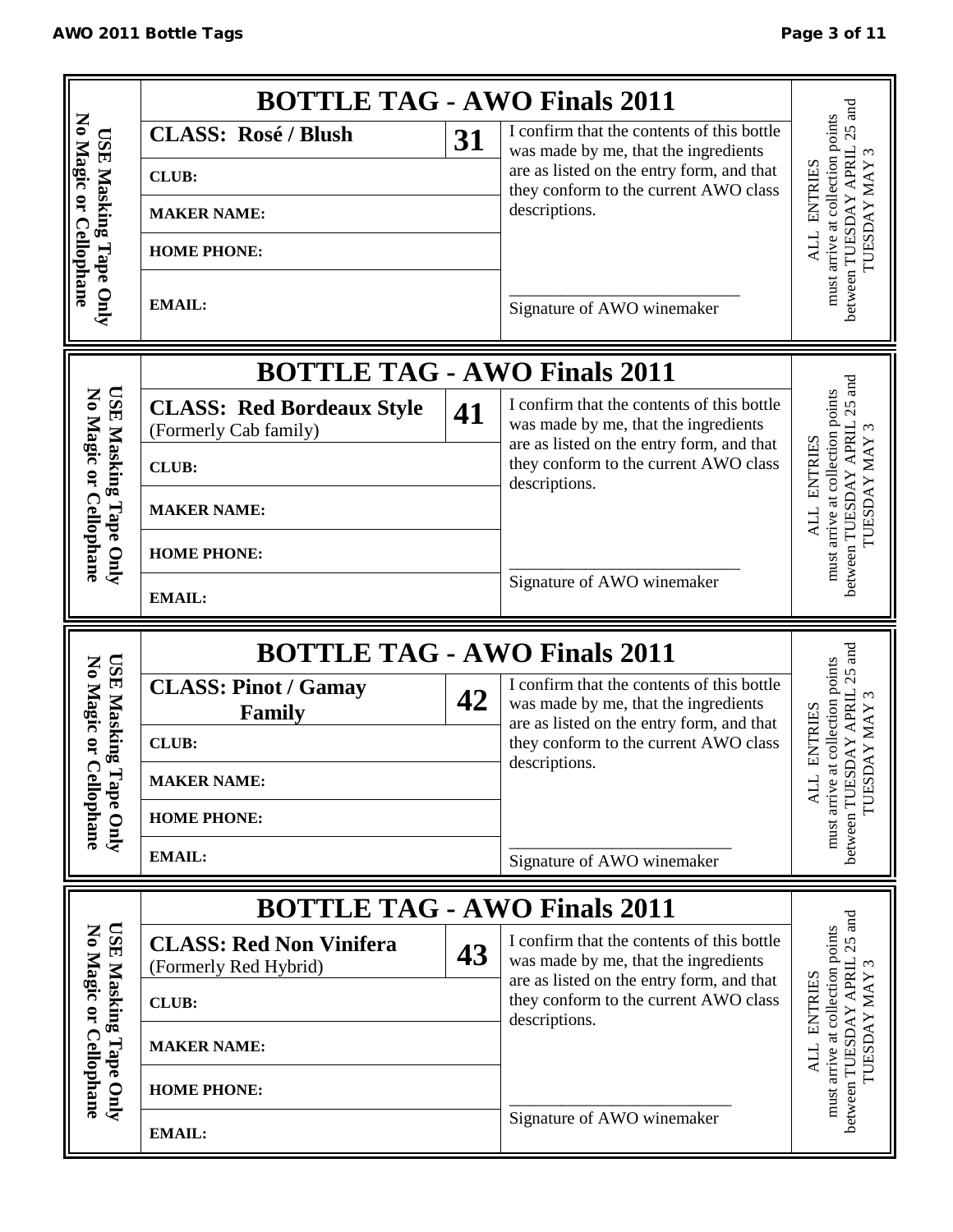# 

|                                                              | <b>BOTTLE TAG - AWO Finals 2011</b>                                                                                                        |    |                                                                                                                                                                                                                         |                                                                                                               |
|--------------------------------------------------------------|--------------------------------------------------------------------------------------------------------------------------------------------|----|-------------------------------------------------------------------------------------------------------------------------------------------------------------------------------------------------------------------------|---------------------------------------------------------------------------------------------------------------|
| <b>CSE</b><br>No Magic or Cellophane<br>Masking<br>Tape Only | <b>CLASS: Red Rhone Style</b><br>(Formerly Syrah/Rhone Blend)<br><b>CLUB:</b><br><b>MAKER NAME:</b><br><b>HOME PHONE:</b><br><b>EMAIL:</b> | 44 | I confirm that the contents of this bottle<br>was made by me, that the ingredients<br>are as listed on the entry form, and that<br>they conform to the current AWO class<br>descriptions.<br>Signature of AWO winemaker | $25$ and<br>must arrive at collection points<br>between TUESDAY APRIL<br>ENTRIES<br><b>IUESDAY MAY</b><br>ALL |
|                                                              | <b>BOTTLE TAG - AWO Finals 2011</b>                                                                                                        |    |                                                                                                                                                                                                                         |                                                                                                               |
| <b>USE Masking</b><br>No Magic or                            | <b>CLASS: Other Red</b><br><b>CLUB:</b>                                                                                                    | 45 | I confirm that the contents of this bottle<br>was made by me, that the ingredients<br>are as listed on the entry form, and that                                                                                         | $25$ and<br>must arrive at collection points<br><b>ENTRIES</b>                                                |
| Cellophane                                                   | <b>MAKER NAME:</b>                                                                                                                         |    | they conform to the current AWO class<br>descriptions.                                                                                                                                                                  | between TUESDAY APRIL<br><b>LOESDAY MAY</b><br>ALL                                                            |
| Tape Only                                                    | <b>HOME PHONE:</b><br><b>EMAIL:</b>                                                                                                        |    | Signature of AWO winemaker                                                                                                                                                                                              |                                                                                                               |
|                                                              |                                                                                                                                            |    |                                                                                                                                                                                                                         |                                                                                                               |
|                                                              |                                                                                                                                            |    |                                                                                                                                                                                                                         |                                                                                                               |
|                                                              | <b>BOTTLE TAG - AWO Finals 2011</b><br><b>CLASS: Red Blend</b>                                                                             | 46 | I confirm that the contents of this bottle<br>was made by me, that the ingredients                                                                                                                                      | $\omega$                                                                                                      |
| No Magic or                                                  | <b>CLUB:</b>                                                                                                                               |    | are as listed on the entry form, and that<br>they conform to the current AWO class                                                                                                                                      |                                                                                                               |
| <b>USE Masking</b><br>┍                                      | <b>MAKER NAME:</b>                                                                                                                         |    | descriptions.                                                                                                                                                                                                           | SDAY APRIL 25<br><b>SDAY MAY</b><br><b>ENTRIES</b>                                                            |
|                                                              | <b>HOME PHONE:</b>                                                                                                                         |    |                                                                                                                                                                                                                         | and TUE<br>ALL                                                                                                |
| Cellophane<br>Tape Only                                      | <b>EMAIL:</b>                                                                                                                              |    | Signature of AWO winemaker                                                                                                                                                                                              | must arrive at collection points<br>between TUE                                                               |
|                                                              |                                                                                                                                            |    |                                                                                                                                                                                                                         |                                                                                                               |
| CSE                                                          | <b>BOTTLE TAG - AWO Finals 2011</b><br><b>CLASS: Dessert</b>                                                                               | 51 | I confirm that the contents of this bottle<br>was made by me, that the ingredients                                                                                                                                      |                                                                                                               |
|                                                              | <b>CLUB:</b>                                                                                                                               |    | are as listed on the entry form, and that<br>they conform to the current AWO class                                                                                                                                      |                                                                                                               |
|                                                              | <b>MAKER NAME:</b>                                                                                                                         |    | descriptions.                                                                                                                                                                                                           | ENTRIES                                                                                                       |
| No Magic or Cellophane<br>Masking Tape Only                  | <b>HOME PHONE:</b>                                                                                                                         |    | Signature of AWO winemaker                                                                                                                                                                                              | between TUESDAY APRIL 25 and<br>must arrive at collection points<br>TUESDAY MAY                               |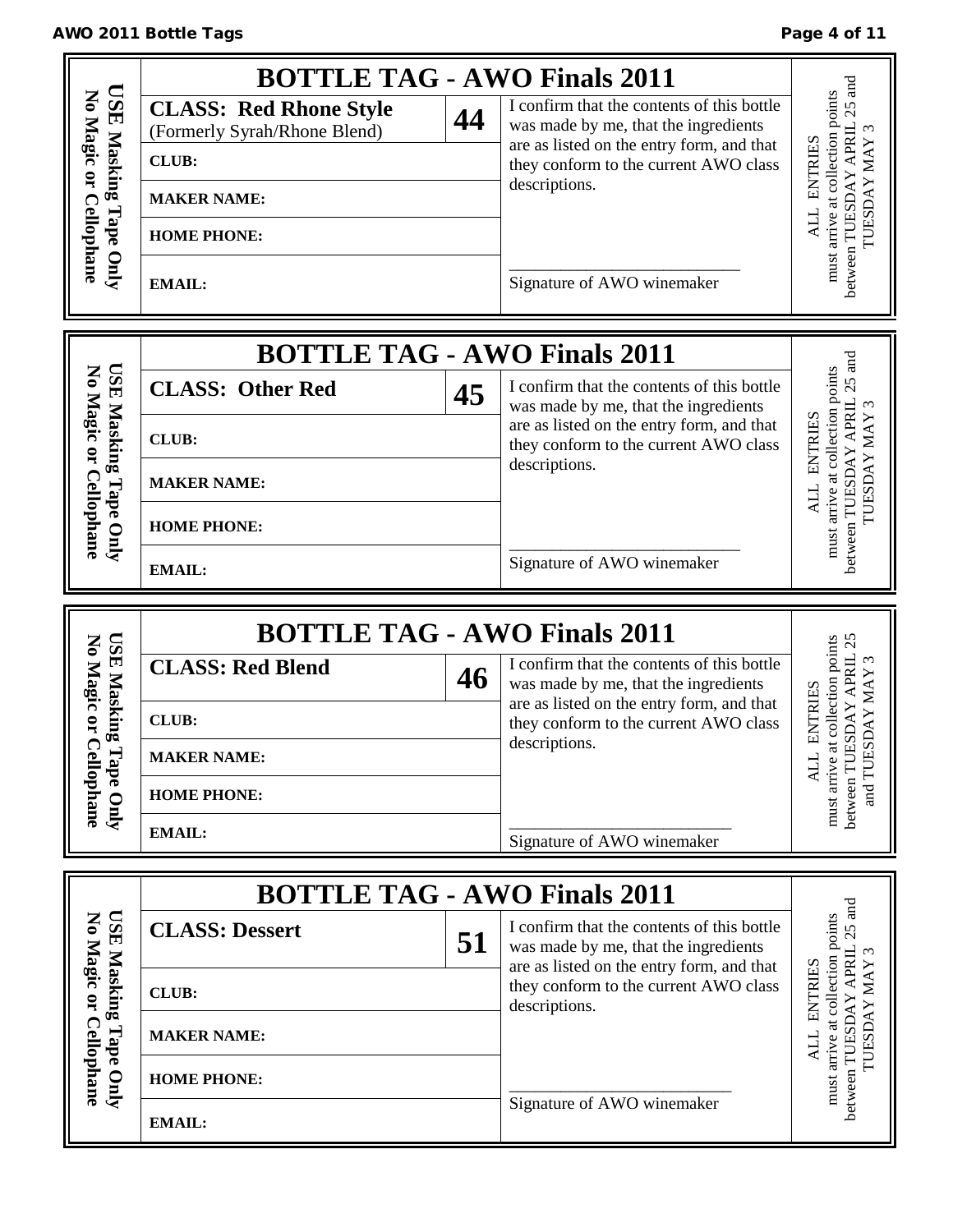|                                                        |                             |    | <b>BOTTLE TAG - AWO Finals 2011</b>                                                |                                                                                                   |
|--------------------------------------------------------|-----------------------------|----|------------------------------------------------------------------------------------|---------------------------------------------------------------------------------------------------|
| <b>TSE</b>                                             | <b>CLASS: Icewine Style</b> | 52 | I confirm that the contents of this bottle<br>was made by me, that the ingredients | $25$ and                                                                                          |
| No Magic<br>Masking                                    | <b>CLUB:</b>                |    | are as listed on the entry form, and that                                          | $\ensuremath{\text{MAX}}$                                                                         |
| $\ddot{a}$                                             | <b>MAKER NAME:</b>          |    | they conform to the current AWO class<br>descriptions.                             | <b>ENTRIES</b>                                                                                    |
|                                                        |                             |    |                                                                                    | must arrive at collection points<br>between TUESDAY APRIL<br>TUESDAY                              |
|                                                        | <b>HOME PHONE:</b>          |    |                                                                                    | ALL                                                                                               |
| <b>Cellophane</b><br>Tape Only                         | <b>EMAIL:</b>               |    | Signature of AWO winemaker                                                         |                                                                                                   |
|                                                        |                             |    |                                                                                    |                                                                                                   |
|                                                        |                             |    |                                                                                    |                                                                                                   |
|                                                        |                             |    | <b>BOTTLE TAG - AWO Finals 2011</b>                                                | $25$ and                                                                                          |
|                                                        | <b>CLASS: After Dinner</b>  | 53 | I confirm that the contents of this bottle<br>was made by me, that the ingredients | $\omega$                                                                                          |
| No Magic or                                            | <b>CLUB:</b>                |    | are as listed on the entry form, and that<br>they conform to the current AWO class | must arrive at collection points<br>between TUESDAY APRIL<br><b>ENTRIES</b><br><b>LOESDAY MAY</b> |
|                                                        | <b>MAKER NAME:</b>          |    | descriptions.                                                                      |                                                                                                   |
| <b>USE Masking Tape Only</b><br><b>Cellophane</b>      |                             |    |                                                                                    |                                                                                                   |
|                                                        | <b>HOME PHONE:</b>          |    |                                                                                    |                                                                                                   |
|                                                        | <b>EMAIL:</b>               |    | Signature of AWO winemaker                                                         |                                                                                                   |
|                                                        |                             |    |                                                                                    |                                                                                                   |
|                                                        |                             |    |                                                                                    |                                                                                                   |
|                                                        |                             |    | <b>BOTTLE TAG - AWO Finals 2011</b>                                                | 25                                                                                                |
|                                                        | <b>CLASS: Social</b>        | 61 | I confirm that the contents of this bottle<br>was made by me, that the ingredients |                                                                                                   |
|                                                        | <b>CLUB:</b>                |    | are as listed on the entry form, and that                                          | $\ensuremath{\text{MAX}}$                                                                         |
| <b>USE Masking</b><br>No Magic or                      | <b>MAKER NAME:</b>          |    | they conform to the current AWO class<br>descriptions.                             | collection points<br><b>ENTRIES</b><br><b>AVC</b>                                                 |
|                                                        | <b>HOME PHONE:</b>          |    |                                                                                    | <b>ALL</b>                                                                                        |
| Cellophane<br>Tape Only                                |                             |    |                                                                                    | between TUESDAY APRIL<br>must arrive at<br>and TUES                                               |
|                                                        | <b>EMAIL:</b>               |    | Signature of AWO winemaker                                                         |                                                                                                   |
|                                                        |                             |    |                                                                                    |                                                                                                   |
|                                                        | <b>CLASS: Country Table</b> |    | <b>BOTTLE TAG - AWO Finals 2011</b><br>I confirm that the contents of this bottle  |                                                                                                   |
|                                                        |                             | 62 | was made by me, that the ingredients<br>are as listed on the entry form, and that  |                                                                                                   |
|                                                        | <b>CLUB:</b>                |    | they conform to the current AWO class                                              |                                                                                                   |
|                                                        | <b>MAKER NAME:</b>          |    | descriptions.                                                                      | <b>ENTRIES</b>                                                                                    |
|                                                        | <b>HOME PHONE:</b>          |    |                                                                                    | <b>TUESDAY MAY</b><br>ALL                                                                         |
| <b>USE Masking Tape Only</b><br>No Magic or Cellophane | <b>EMAIL:</b>               |    | Signature of AWO winemaker                                                         | between TUESDAY APRIL 25 and<br>must arrive at collection points                                  |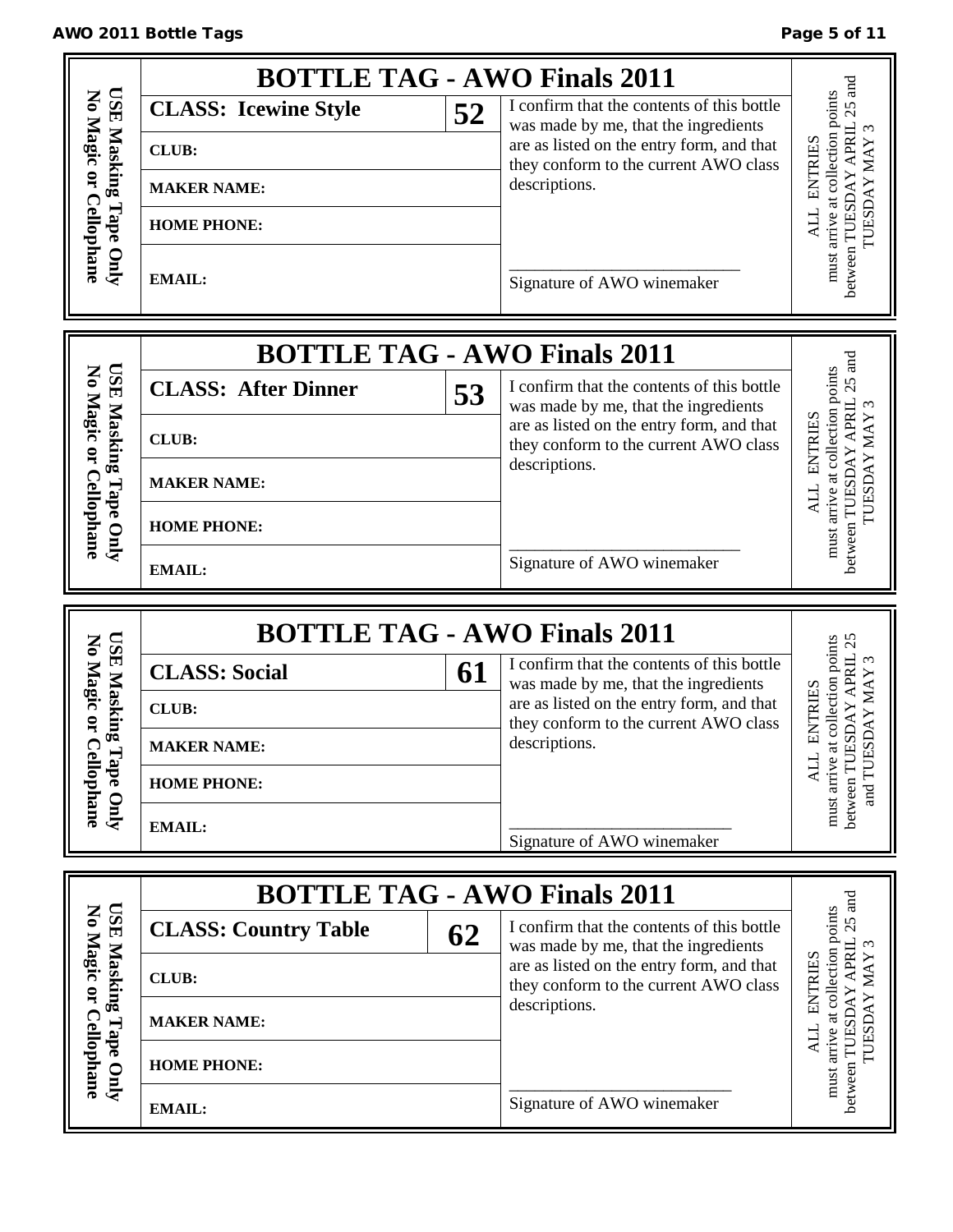|                                              | <b>BOTTLE TAG - AWO Finals 2011</b> |                                                                                    |                                                                                    |                                    |
|----------------------------------------------|-------------------------------------|------------------------------------------------------------------------------------|------------------------------------------------------------------------------------|------------------------------------|
|                                              | <b>CLASS: Country Social</b>        | 63                                                                                 | I confirm that the contents of this bottle<br>was made by me, that the ingredients | points<br>25                       |
| <b>USE Masking</b><br>No Magic or<br>Masking | <b>CLUB:</b>                        | are as listed on the entry form, and that<br>they conform to the current AWO class |                                                                                    | $\overline{\rm s}$<br><b>RILES</b> |
| ⊣                                            | <b>MAKER NAME:</b>                  |                                                                                    | descriptions.                                                                      | À                                  |
| Cellophane<br>ape<br>Quly                    | <b>HOME PHONE:</b>                  |                                                                                    |                                                                                    | must                               |
|                                              | EMAIL:                              |                                                                                    | Signature of AWO winemaker                                                         |                                    |

|                                               | <b>BOTTLE TAG - AWO Finals 2011</b> |    |                                                                                                                            | and                                                                             |
|-----------------------------------------------|-------------------------------------|----|----------------------------------------------------------------------------------------------------------------------------|---------------------------------------------------------------------------------|
| <b>USE</b>                                    | <b>CLASS: Sparkling</b>             | 64 | I confirm that the contents of this bottle<br>was made by me, that the ingredients                                         | 25                                                                              |
| Masking                                       | <b>CLUB:</b>                        |    | are as listed on the entry form, and that<br>they conform to the current AWO class                                         | must arrive at collection points<br>APRIL<br>ENTRIES                            |
|                                               | <b>MAKER NAME:</b>                  |    | descriptions.                                                                                                              |                                                                                 |
| Tape                                          | <b>HOME PHONE:</b>                  |    |                                                                                                                            | TUESDAY MAY                                                                     |
| No Magic or Cellophane<br>Only                | <b>EMAIL:</b>                       |    | Signature of AWO winemaker                                                                                                 | between TUESDAY                                                                 |
|                                               |                                     |    |                                                                                                                            |                                                                                 |
|                                               | <b>BOTTLE TAG - AWO Finals 2011</b> |    |                                                                                                                            |                                                                                 |
| <b>ESE</b>                                    | <b>CLASS: Cider or Perry</b>        | 71 | I confirm that the contents of this bottle                                                                                 | $_{\rm ad}$<br>25<br>$\tilde{\phantom{0}}$                                      |
|                                               | <b>CLUB:</b>                        |    | was made by me, that the ingredients<br>are as listed on the entry form, and that<br>they conform to the current AWO class | APRIL                                                                           |
| <b>Masking</b>                                | <b>MAKER NAME:</b>                  |    | descriptions.                                                                                                              | ENTRIES                                                                         |
| No Magic or Cellophane<br>Tape<br><b>Only</b> | <b>HOME PHONE:</b>                  |    |                                                                                                                            | must arrive at collection points<br><b>TUESDAY MAY</b><br>between TUESDAY<br>Цk |

| $\mathbf{z}$<br>禸 | <b>CLASS: Cider or Perry</b> | 71 |
|-------------------|------------------------------|----|
| $\mathbf{a}$      | <b>CLUB:</b>                 |    |
| œ<br>₾            | <b>MAKER NAME:</b>           |    |
|                   | <b>HOME PHONE:</b>           |    |
|                   |                              |    |

| was made by me, that the ingredients      |
|-------------------------------------------|
| are as listed on the entry form, and that |
| they conform to the current AWO class     |
| descriptions.                             |
|                                           |
|                                           |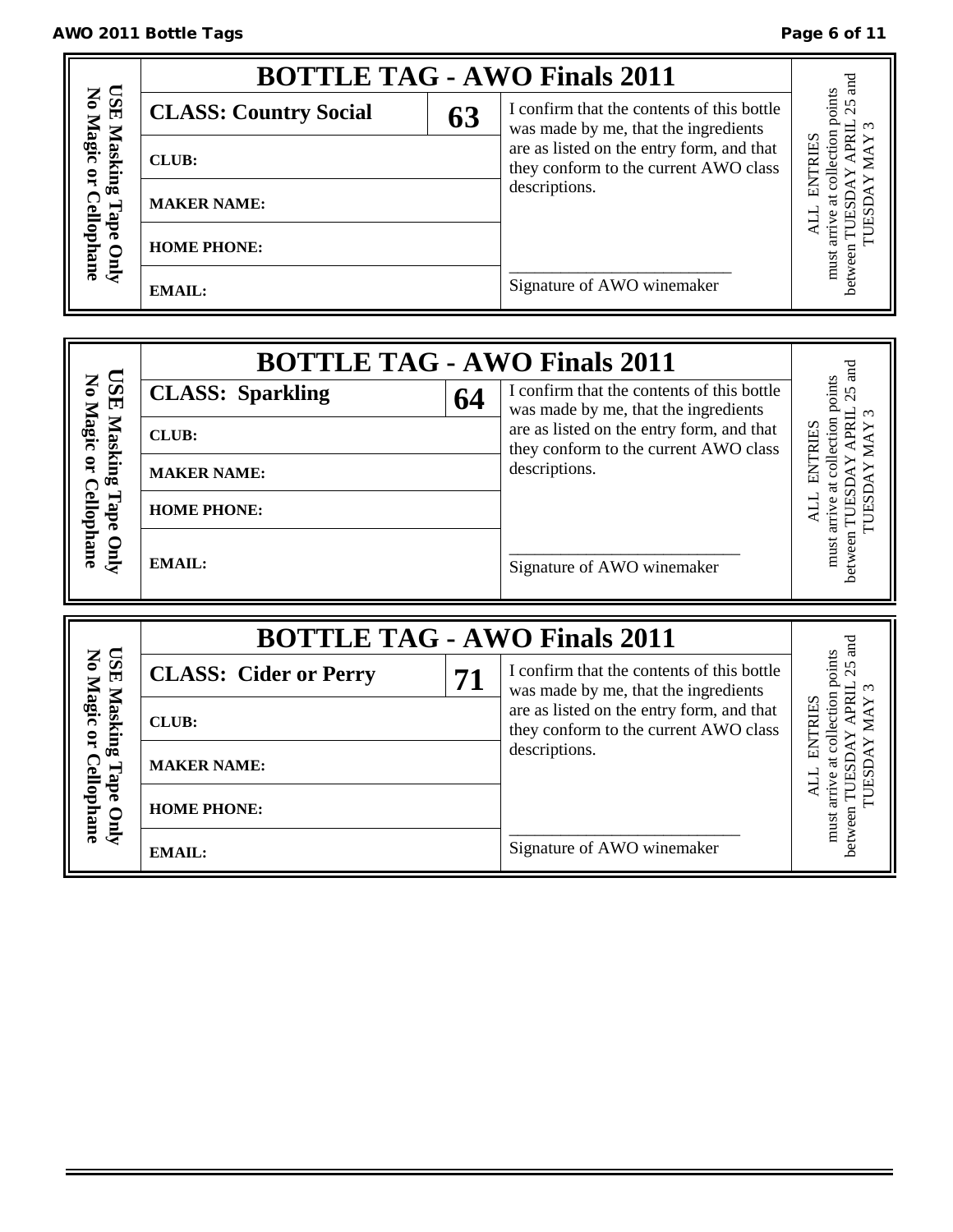# AWO 2011 Bottle Tags **Page 7 of 11**

|                                         | <b>BOTTLE TAG - AWO Finals 2011</b>                    |    |                                                                                                                                 |                         |
|-----------------------------------------|--------------------------------------------------------|----|---------------------------------------------------------------------------------------------------------------------------------|-------------------------|
| TST<br>$\mathbf{S}$<br>Magic<br>Masking | <b>CLASS: Light Lager &amp;</b><br><b>Hybrid Beers</b> | 81 | I confirm that the contents of this bottle<br>was made by me, that the ingredients<br>are as listed on the entry form, and that | points between<br>TUESD |
|                                         | <b>Sub Class:</b>                                      |    | they conform to the current AWO class                                                                                           | ENTRIES<br>ರ<br>g       |
| å                                       | <b>CLUB:</b>                                           |    | descriptions.                                                                                                                   | JRI                     |
| Tape                                    | <b>MAKER NAME:</b>                                     |    |                                                                                                                                 | $\sharp$                |
| Cellophane<br>Quly                      | <b>HOME PHONE:</b>                                     |    | Signature of AWO winemaker                                                                                                      | arrive<br>SD            |
|                                         | <b>EMAIL:</b>                                          |    |                                                                                                                                 | TUE<br>must             |

|                           | <b>BOTTLE TAG - AWO Finals 2011</b> |    |                                                                                    |                                   |
|---------------------------|-------------------------------------|----|------------------------------------------------------------------------------------|-----------------------------------|
|                           | <b>CLASS: Hop-Focused Beers</b>     | 82 | I confirm that the contents of this bottle<br>was made by me, that the ingredients | between                           |
| USE Mask<br>No Magic      | <b>SUB CLASS:</b>                   |    | are as listed on the entry form, and that<br>they conform to the current AWO class | ion points<br><b>TRIES</b><br>and |
| Masking<br>$\mathbf{q}$   | <b>CLUB:</b>                        |    | descriptions.                                                                      | ∞                                 |
| <b>Cellophane</b><br>Tape | <b>MAKER NAME:</b>                  |    |                                                                                    | ಕ                                 |
| Quly                      | <b>HOME PHONE:</b>                  |    | Signature of AWO winemaker                                                         | arriv                             |
|                           | <b>EMAIL:</b>                       |    |                                                                                    | must                              |

|                                      | <b>BOTTLE TAG - AWO Finals 2011</b> |    |                                                                                                                                                                          |                                                                     |
|--------------------------------------|-------------------------------------|----|--------------------------------------------------------------------------------------------------------------------------------------------------------------------------|---------------------------------------------------------------------|
| <b>USE</b><br>No Magic or<br>Masking | <b>CLASS: Malt-Focused Beers</b>    | 83 | I confirm that the contents of this bottle<br>was made by me, that the ingredients<br>are as listed on the entry form, and that<br>they conform to the current AWO class | between<br>ESD<br>ints<br><b>RIES</b><br>ou bo:<br>व<br>ह<br>$\sim$ |
|                                      | <b>SUB CLASS:</b>                   |    |                                                                                                                                                                          |                                                                     |
|                                      | <b>CLUB:</b>                        |    | descriptions.                                                                                                                                                            |                                                                     |
| <b>Cellophane</b><br>Tape            | <b>MAKER NAME:</b>                  |    |                                                                                                                                                                          |                                                                     |
| Quly                                 | <b>HOME PHONE:</b>                  |    | Signature of AWO winemaker                                                                                                                                               | arriv                                                               |
|                                      | <b>EMAIL:</b>                       |    |                                                                                                                                                                          | TUESE<br>must                                                       |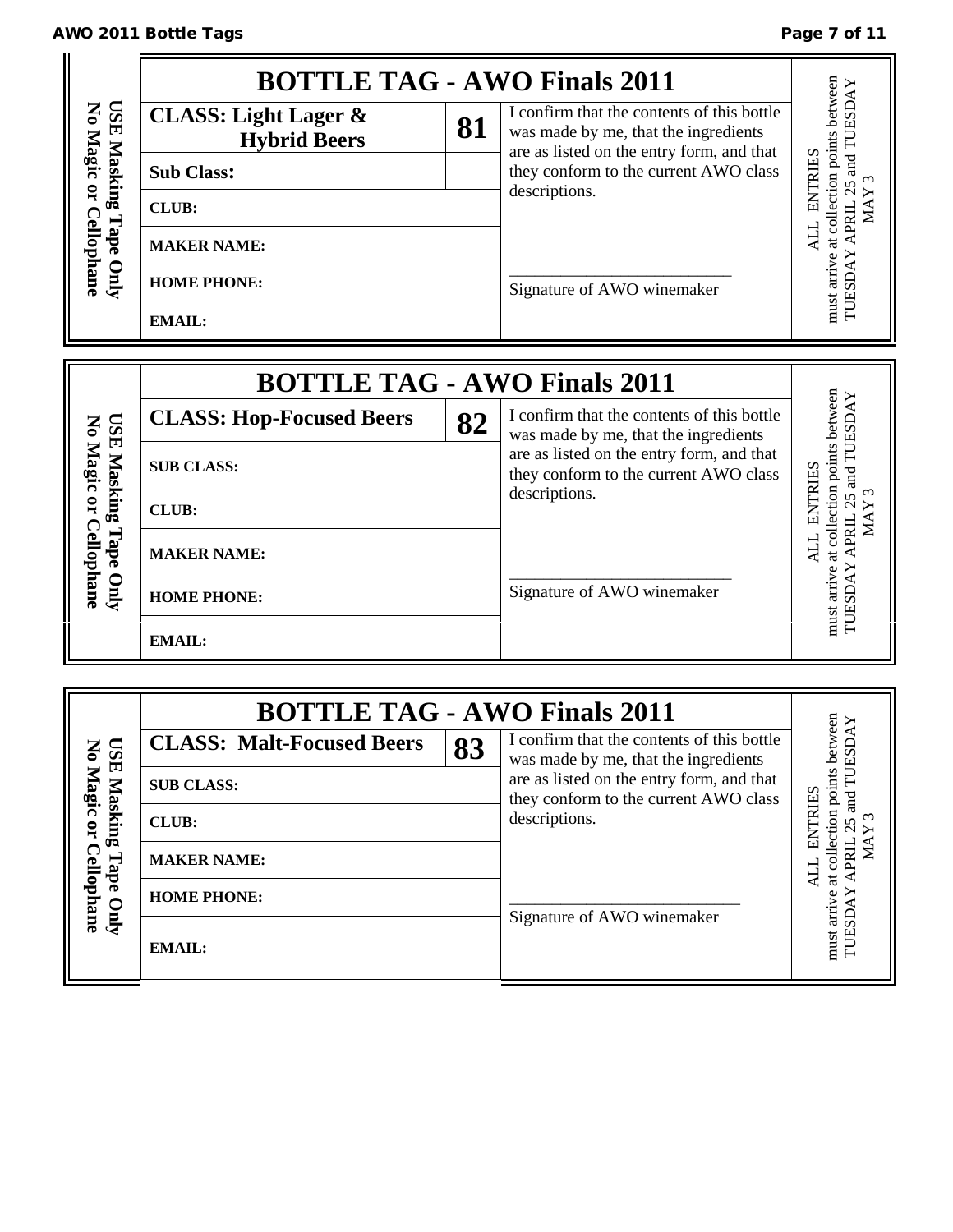|                               | <b>BOTTLE TAG - AWO Finals 2011</b>                |    |                                                                                                                                                                                           |                                |                         |
|-------------------------------|----------------------------------------------------|----|-------------------------------------------------------------------------------------------------------------------------------------------------------------------------------------------|--------------------------------|-------------------------|
| No Magic or<br>ISE<br>Masking | <b>CLASS: Roasted &amp; Smoked</b><br><b>Beers</b> | 84 | I confirm that the contents of this bottle<br>was made by me, that the ingredients<br>are as listed on the entry form, and that<br>they conform to the current AWO class<br>descriptions. | points between<br>$_{\rm rad}$ | ENTRIES<br>≅<br>Ω       |
|                               | <b>SUB CLASS:</b>                                  |    |                                                                                                                                                                                           |                                | ints                    |
| ⊂                             | <b>CLUB:</b>                                       |    |                                                                                                                                                                                           | Ξ                              | व<br>व                  |
| Tape<br>ellophane             | <b>MAKER NAME:</b>                                 |    |                                                                                                                                                                                           | ಡ                              | ಡ                       |
| $\Omega$                      | <b>HOME PHONE:</b>                                 |    | Signature of AWO winemaker                                                                                                                                                                | must arrive                    | VEDNESI<br>must<br>JESD |
|                               | <b>EMAIL:</b>                                      |    |                                                                                                                                                                                           |                                |                         |

|                               | <b>BOTTLE TAG - AWO Finals 2011</b>               |    |                                                                                                                                                                          |                                                         |
|-------------------------------|---------------------------------------------------|----|--------------------------------------------------------------------------------------------------------------------------------------------------------------------------|---------------------------------------------------------|
| ESE<br>No Magic or<br>Masking | <b>CLASS: Belgian &amp; Wheat</b><br><b>Beers</b> | 85 | I confirm that the contents of this bottle<br>was made by me, that the ingredients<br>are as listed on the entry form, and that<br>they conform to the current AWO class | tion points between<br><b>TRIJES</b><br>and<br>$\omega$ |
|                               | <b>SUB CLASS:</b>                                 |    |                                                                                                                                                                          |                                                         |
|                               | <b>CLUB:</b>                                      |    | descriptions.                                                                                                                                                            |                                                         |
| Tape                          | <b>MAKER NAME:</b>                                |    |                                                                                                                                                                          | 7<br>ಡ                                                  |
| <b>Cellophane</b><br>Quly     | <b>HOME PHONE:</b>                                |    |                                                                                                                                                                          | arriv<br>SD                                             |
|                               | <b>EMAIL:</b>                                     |    | Signature of AWO winemaker                                                                                                                                               | TUE.<br>must                                            |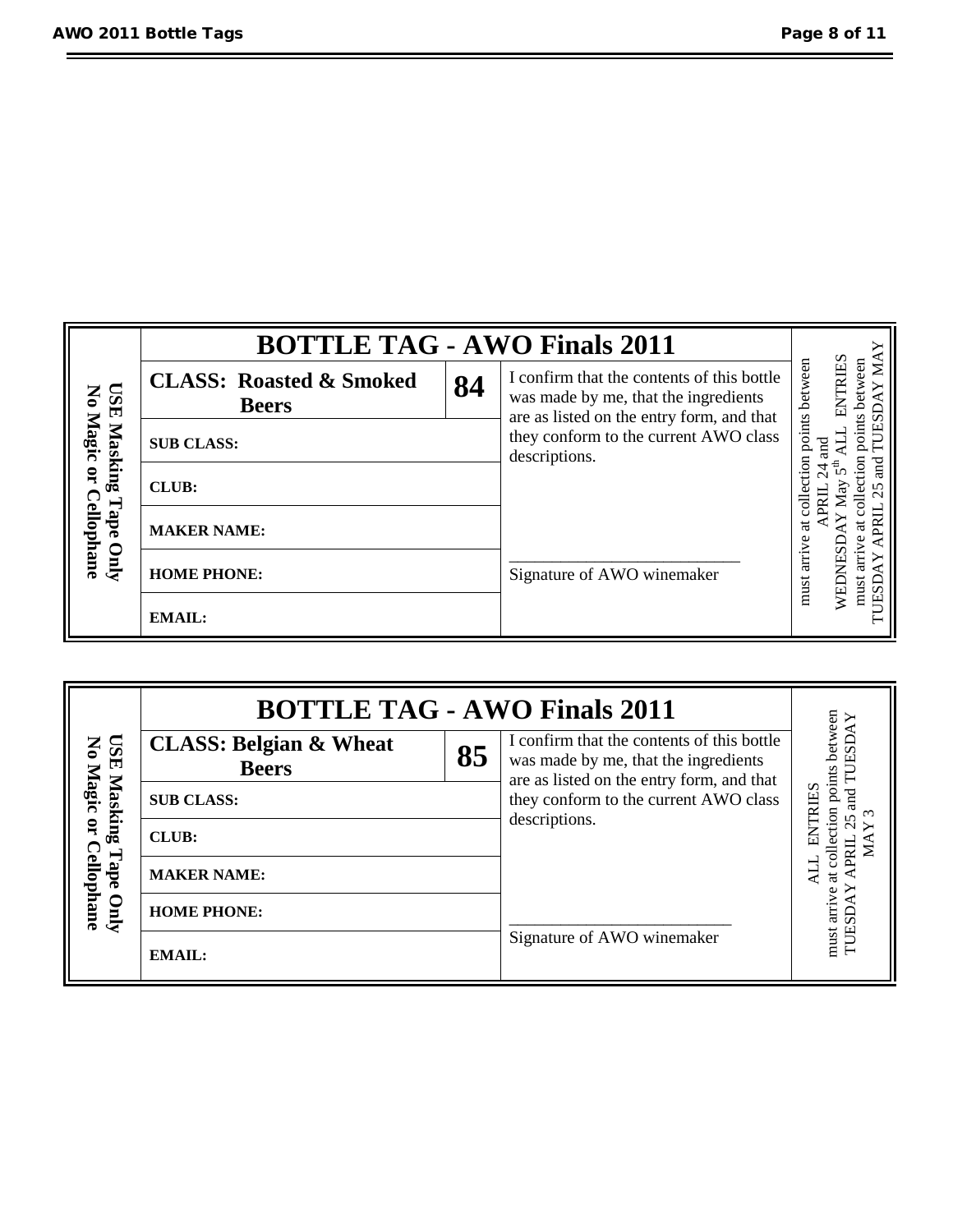# **MULTIPLE ENTRY BOTTLE TAG**

|                                                  | <b>BOTTLE TAG - AWO Finals 2011</b> |                                                                                    |                    |
|--------------------------------------------------|-------------------------------------|------------------------------------------------------------------------------------|--------------------|
| TSSD<br>$\mathbf{S}$<br>$\overline{\phantom{0}}$ | <b>CLASS:</b>                       | I confirm that the contents of this bottle<br>was made by me, that the ingredients | oints<br>25        |
| lagi<br>Masking                                  | CLUB:                               | are as listed on the entry form, and that<br>they conform to the current AWO class | ទ<br><b>TRIIES</b> |
| $\overline{a}$                                   | <b>MAKER NAME:</b>                  | descriptions.                                                                      | 5<br>6             |
| ٩ě                                               | <b>HOME PHONE:</b>                  |                                                                                    |                    |
| ellophane<br>Vnly                                | EMAIL:                              | Signature of AWO winemaker                                                         | etwee<br>must      |

### **MULTIPLE ENTRY BOTTLE TAG**

|                                                                              | MULIIPLE ENIKY BOITLE TAG           |                                                                                    |             |  |  |  |
|------------------------------------------------------------------------------|-------------------------------------|------------------------------------------------------------------------------------|-------------|--|--|--|
|                                                                              | <b>BOTTLE TAG - AWO Finals 2011</b> |                                                                                    | ਰੂ          |  |  |  |
| <b>TSE</b><br>ー<br>$\mathbf{q}_{\mathbf{a}\mathbf{g}}$<br>Masking<br>ب<br>gp | <b>CLASS:</b>                       | I confirm that the contents of this bottle<br>was made by me, that the ingredients | oints<br>25 |  |  |  |
|                                                                              | <b>CLUB:</b>                        | are as listed on the entry form, and that<br>they conform to the current AWO class | TRIJES      |  |  |  |
|                                                                              | <b>MAKER NAME:</b>                  | descriptions.                                                                      |             |  |  |  |
| ellophane<br>Qurly                                                           | <b>HOME PHONE:</b>                  |                                                                                    | must        |  |  |  |
|                                                                              | <b>EMAIL:</b>                       | Signature of AWO winemaker                                                         | twee        |  |  |  |

# **MULTIPLE ENTRY BOTTLE TAG**

|                         |                    | <b>BOTTLE TAG - AWO Finals 2011</b>                                                | ਬੁ                    |
|-------------------------|--------------------|------------------------------------------------------------------------------------|-----------------------|
| ESD                     | <b>CLASS:</b>      | I confirm that the contents of this bottle<br>was made by me, that the ingredients | oints<br>5            |
| No Magic<br>Masking     | <b>CLUB:</b>       | are as listed on the entry form, and that<br>they conform to the current AWO class | $_{\rm{non}}$<br>RIES |
| $\overline{\mathbf{a}}$ | <b>MAKER NAME:</b> | descriptions.                                                                      |                       |
| Cellophane<br>Dape      | <b>HOME PHONE:</b> |                                                                                    |                       |
| $\sum_{i=1}^{n}$        | EMAIL:             | Signature of AWO winemaker                                                         | must                  |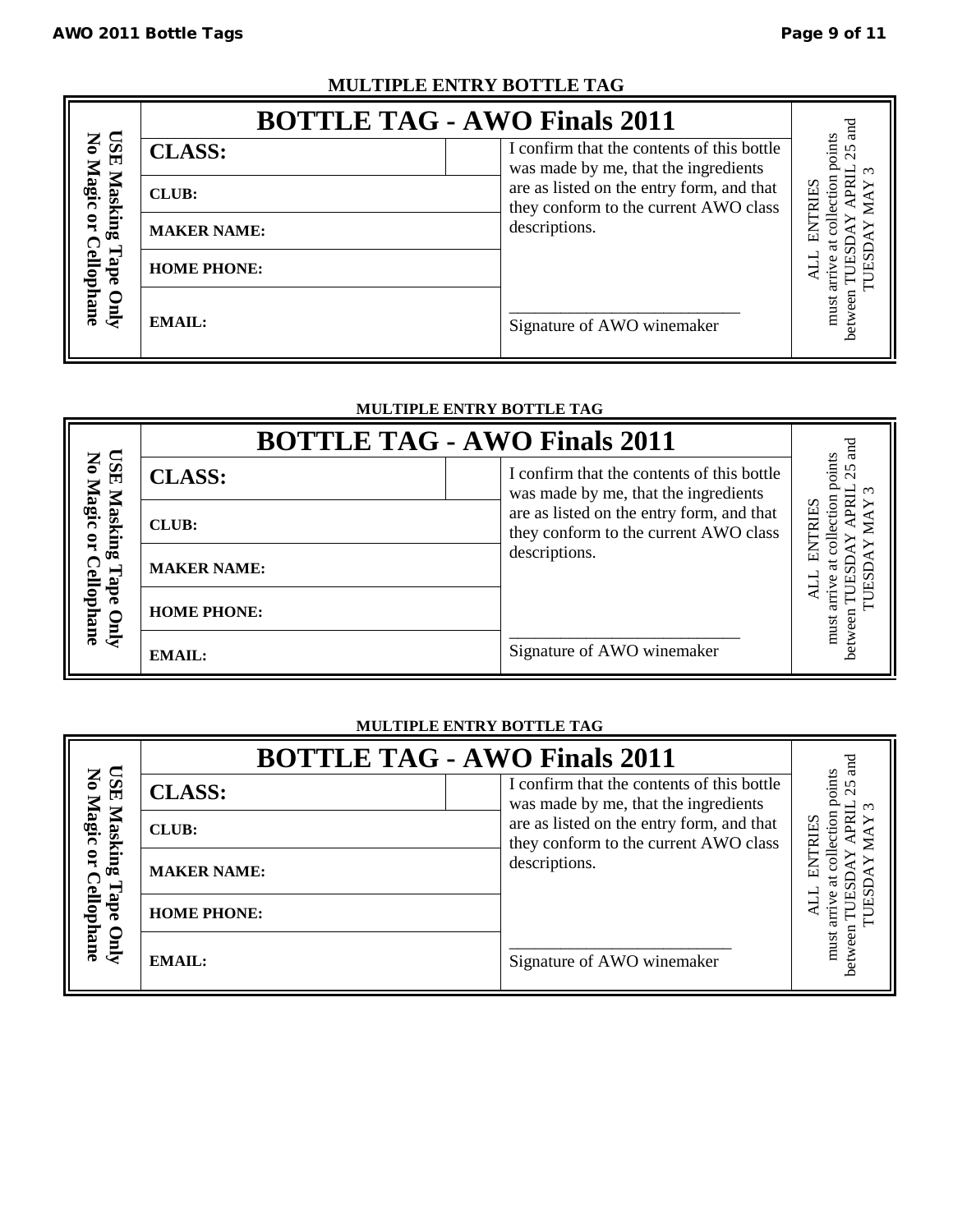| MULTIPLE ENTRY BOTTLE TAG       |                                     |                                                                                                     |                              |  |
|---------------------------------|-------------------------------------|-----------------------------------------------------------------------------------------------------|------------------------------|--|
|                                 | <b>BOTTLE TAG - AWO Finals 2011</b> |                                                                                                     | ದ                            |  |
| ESE<br>No Magic                 | <b>CLASS:</b>                       | I confirm that the contents of this bottle<br>was made by me, that the ingredients                  | points<br>5                  |  |
| Masking<br>$\mathbf{q}$<br>Tape | <b>CLUB:</b>                        | are as listed on the entry form, and that<br>they conform to the current AWO class<br>descriptions. | ction<br>RIES<br>E<br>E<br>E |  |
|                                 | <b>MAKER NAME:</b>                  |                                                                                                     |                              |  |
| <b>Cellophane</b><br>0          | <b>HOME PHONE:</b>                  |                                                                                                     | must                         |  |
| $\overline{A}$                  | <b>EMAIL:</b>                       | Signature of AWO winemaker                                                                          | etwee                        |  |

## **MULTIPLE ENTRY BOTTLE TAG**

|                    |                    | <b>BOTTLE TAG - AWO Finals 2011</b>                                          | 25              |
|--------------------|--------------------|------------------------------------------------------------------------------|-----------------|
| CSE                | <b>CLASS:</b>      | I confirm that the contents of this<br>bottle was made by me, that the       | ounts<br>$\sim$ |
| Magic<br>$\Delta$  | <b>CLUB:</b>       | ingredients are as listed on the entry<br>form, and that they conform to the | RIES            |
| $\mathbf{Q}$<br>αĒ | <b>MAKER NAME:</b> | current AWO class descriptions.                                              |                 |
| ellophane<br>ade   | <b>HOME PHONE:</b> |                                                                              | ਬੁ              |
| $\mathbf{C}$       | <b>EMAIL:</b>      | Signature of AWO winemaker                                                   | Ř<br>must       |

# **MULTIPLE ENTRY BOTTLE TAG**

|                        | <b>BOTTLE TAG - AWO Finals 2011</b> |                                                                                    |                |  |
|------------------------|-------------------------------------|------------------------------------------------------------------------------------|----------------|--|
| <b>TSE</b><br>No Magic | <b>CLASS:</b>                       | I confirm that the contents of this bottle<br>was made by me, that the ingredients | oints          |  |
| Masking                | <b>CLUB:</b>                        | are as listed on the entry form, and that<br>they conform to the current AWO class | ction<br>TRIES |  |
| $\mathbf{q}$           | <b>MAKER NAME:</b>                  | descriptions.                                                                      |                |  |
| Cellophane<br>Tape     | <b>HOME PHONE:</b>                  |                                                                                    |                |  |
| Quly                   | <b>EMAIL:</b>                       | Signature of AWO winemaker                                                         | must           |  |